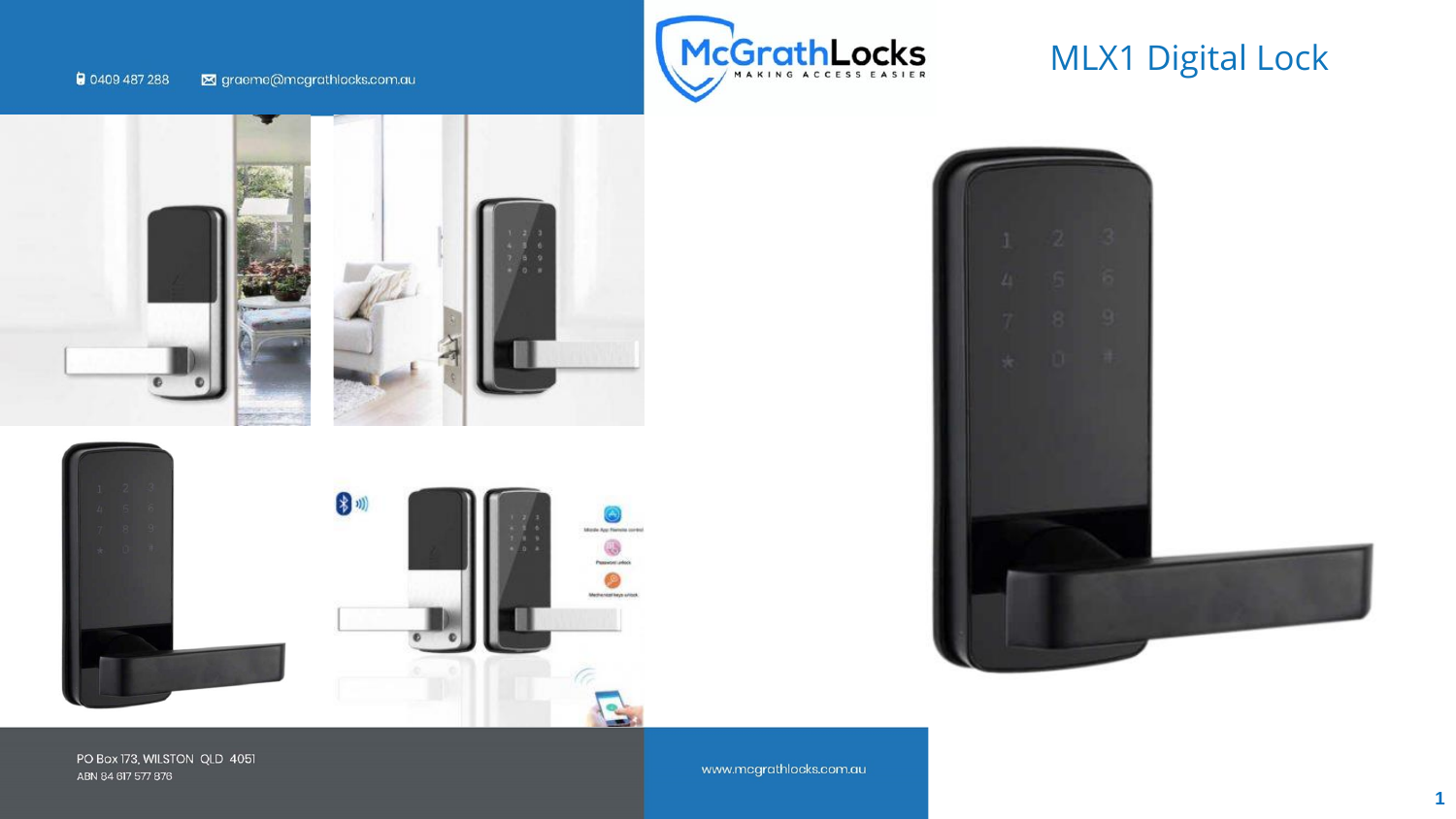

### **Description**

This 4 in 1 digital door lock represents a stylish design easy entry option for your home. A sleek door lock with a Bluetooth App, pin code, RFID card and manual key to provide quick and convenient access.

## **Specifications**

- Unlocking methods: Bluetooth, Pin Code, RFID card, Manual Key
- Material: Zinc alloy and Acrylic keypad
- Communication mode: Bluetooth 4.0ble
- Support system: Android 4.3 / IOS 7.0 above
- **Unlock time: 1.5 sec**
- Power supply: 4pcs 1.5V AA alkaline battery
- State current: ≤ 18uA
- Working current: ≤ 200mA
- **•** Working Temperature:  $0 \sim 80^{\circ}$ C
- **■** Working Humidity:  $15\% \sim 95\%RH$
- $\blacksquare$  Lowpower Alarm: When you open the lock with low battery (lower than 4.8V), the indicat light will be flashed for 8 times. That reminds you it's time to change the batteries. Still can open the door 200 times
- Anti-break in and security function: Input wrong password 5 times, the keypad will be loc for 5 minutes



### Reversible Handle Orientation, Finish within 1 minute!



Diassemble the Allen screws on the handle with the Allen Key.

### Step 2

Take the handles down.

Step 3

Change the handle direction as you want.

### Step 4

Re-assemble the allen screws.

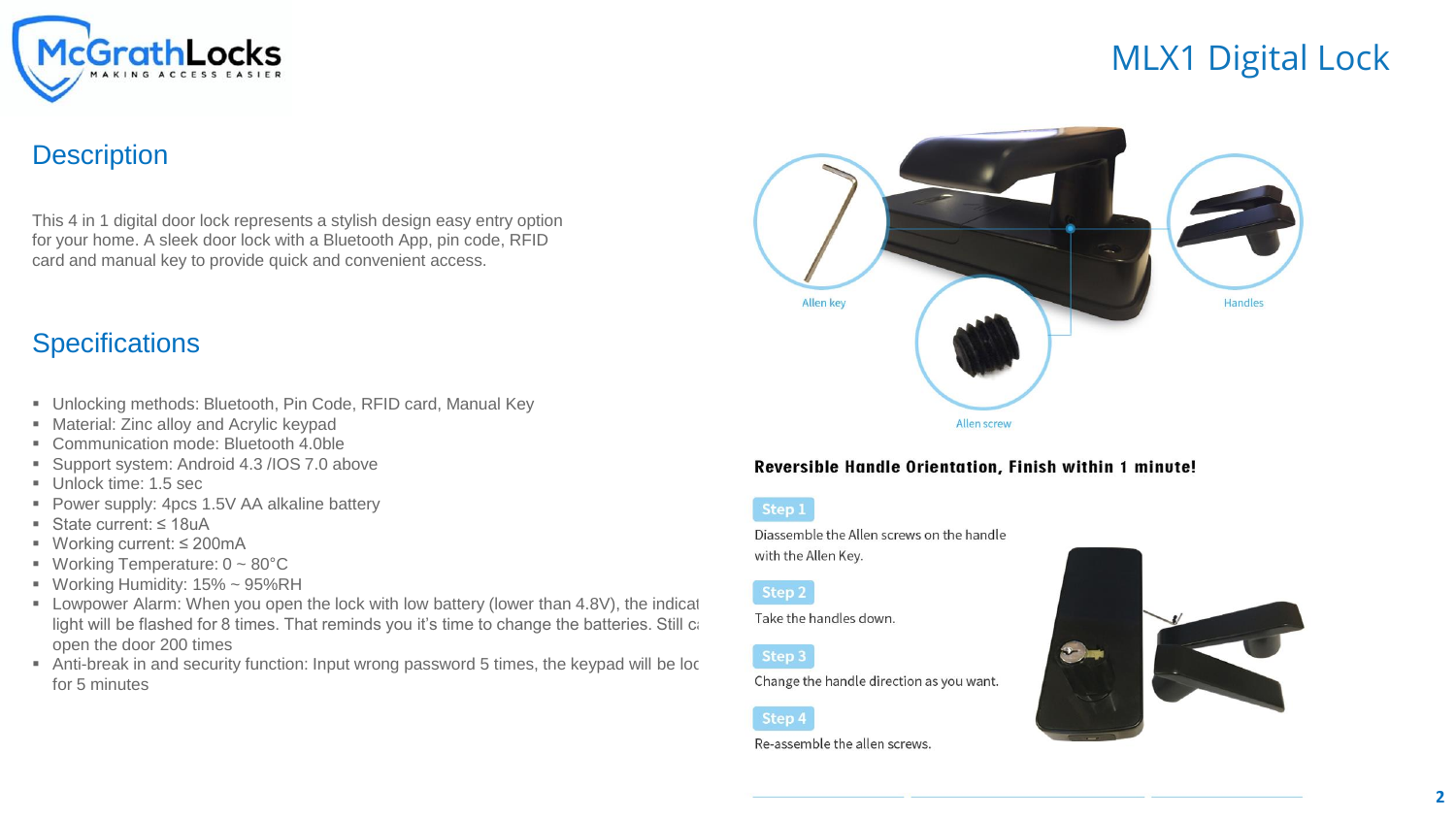



### **DIMENSION:**

Diameter of plate: 2.76"(70mm)\*7"(177.5mm) Latches with backset of 2 3/8"(60mm) or 2 3/4"(70mm) adjustable Handle length: 3.93" (99.8mm)

Accept door thickness: 38-55(mm)

2-3/8" or 2-3/4" adjustable



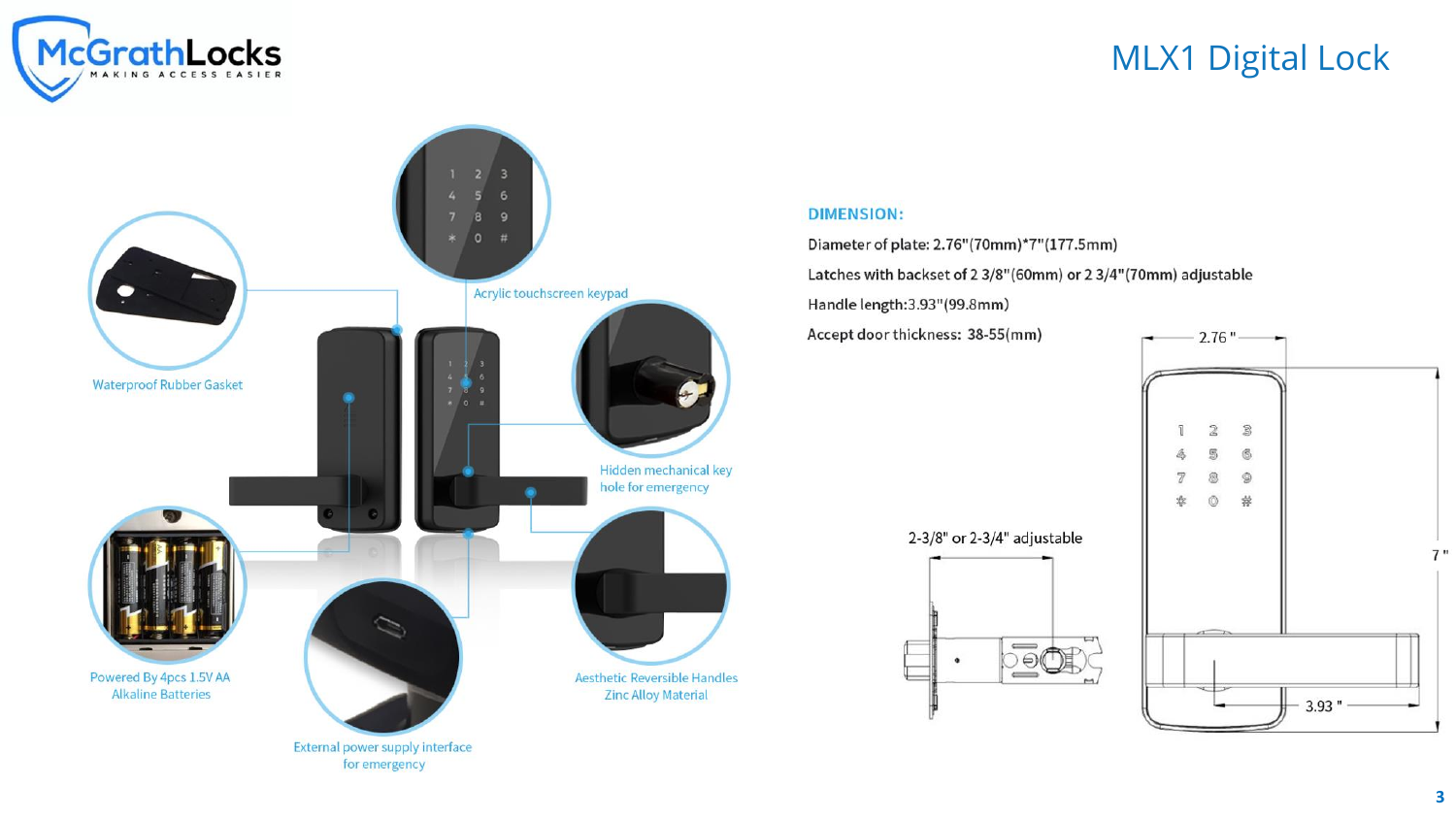

# Pls choose the right mortise for your door

22\*180 (50 50)-Black



This is handed and will need to be stated on purchase weather you need a left or right lock. Please see diagram below



Left hand MLX1 Right hand MLX1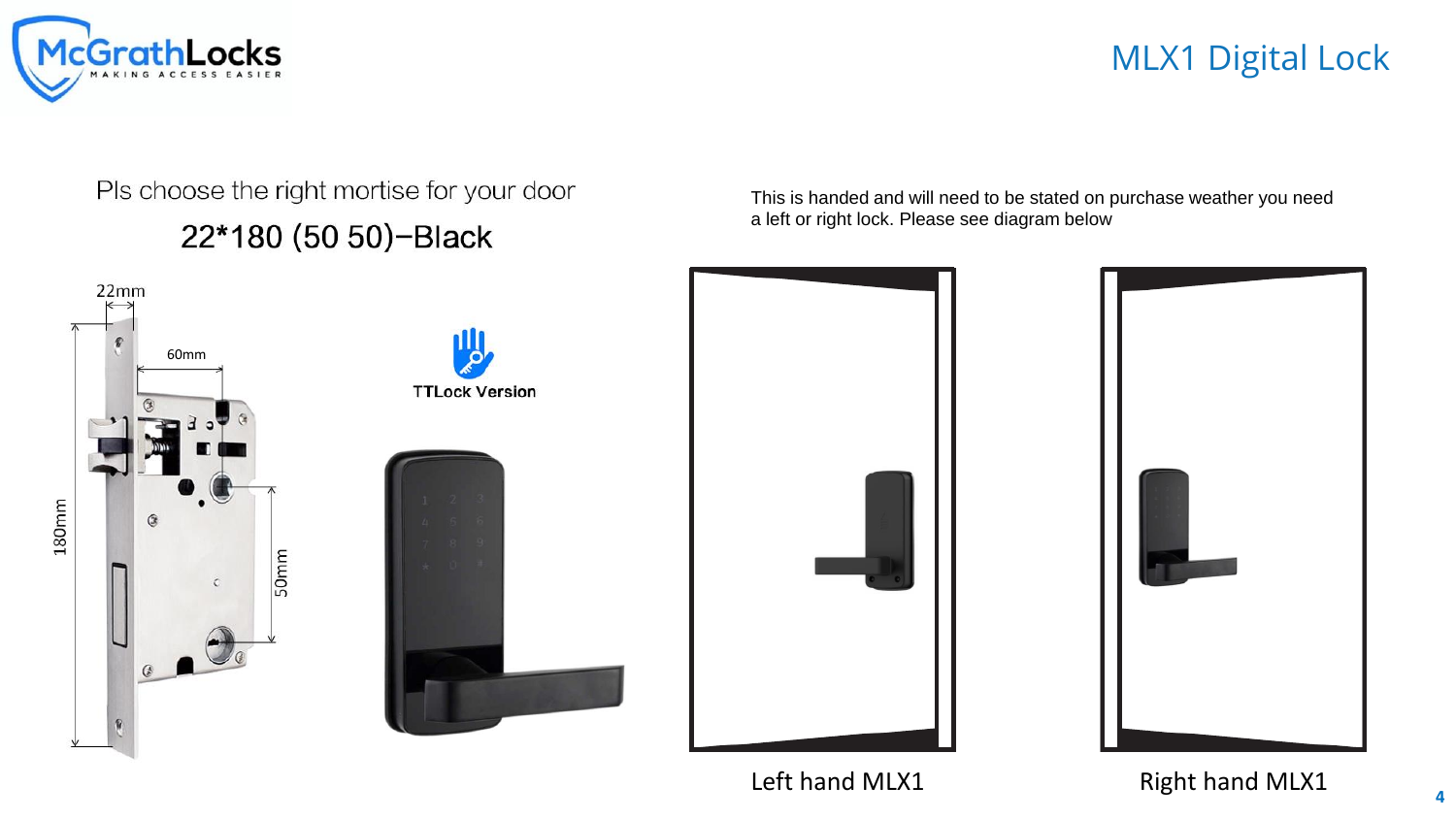

## MLX1 Technical Specifications :

| Material                         | 5# Zinc alloy, 304#stainless steel, ABS                      |
|----------------------------------|--------------------------------------------------------------|
| Available Colour                 | Satin Nickle and Black Nickle                                |
| Door Thickness                   | 38-55(mm)                                                    |
| Communication                    | Bluetooth 4.0 BLE                                            |
| Support OS                       | iOS 7.0 or above, Android 4.4 or above                       |
| <b>Battery Life</b>              | 100,000 times normal open(12months)                          |
| Power Supply                     | DC6v:4pcs AA alkaline batteries                              |
| <b>Static Current</b>            | 45uA                                                         |
| <b>Dynamic Current</b>           | $<$ 200 $mA$                                                 |
| Unlock Way                       | IC card, Passcode, APP, Wristband, Mechanical Key            |
| <b>Unlock Time</b>               | 1-1.5seconds                                                 |
| <b>Working Temperature</b>       | $-20-50$ degree                                              |
| <b>Working Humidity</b>          | 10%~95%                                                      |
| <b>IP Class</b>                  | (IP65 External Lock Housing) (IP54 Internal Lock<br>Housing) |
| <b>Available Mortise</b>         | 5050/6050 mortise, Tubular latch                             |
| WiFi Gateway                     | Available                                                    |
| Warranty                         | Refer to McGrath locks Warranty form                         |
| <b>Emergency Power</b><br>Supply | 5V USB External Supply Power                                 |
| Emergency                        | Mechanical Key                                               |
| <b>Bluetooth</b>                 | 300 sets                                                     |
| Code Capacity                    | 1 Master Code, 49 User Codes                                 |
| <b>Card Capacity</b>             | 1 Master Card, 199 opening cards                             |





**MLX1 BLACK**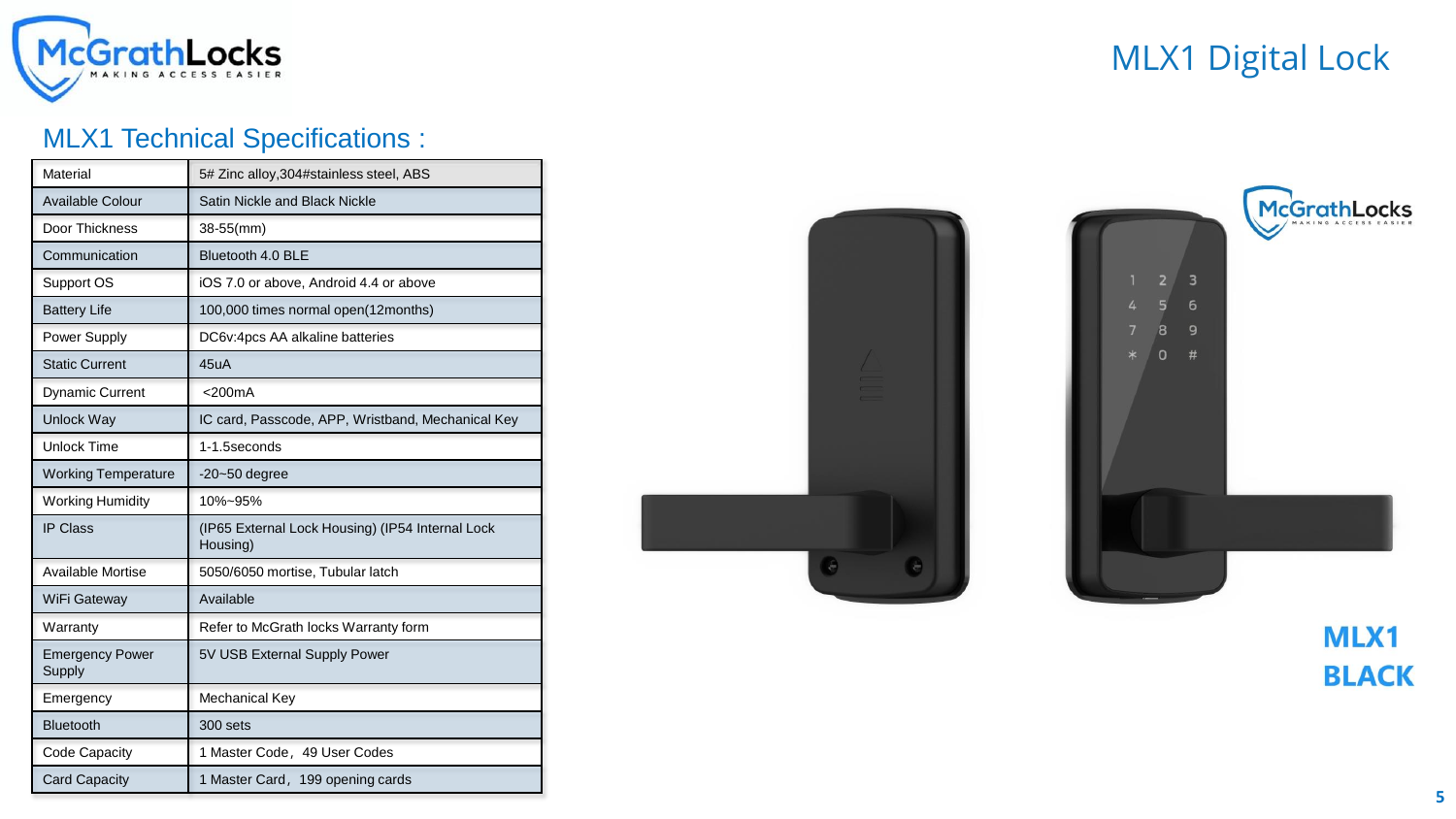

# User Manual MLX1 Digital Lock



### **INFORMATION AND SAFTY WARNINGS :**

### **1.1 Introduction:**

This user manual will guide you through the functions and usages of our MLX1 Bluetooth enabled smart lock. It is important that you follow the instructions and regard all notes that appear throughout this manual. Consult this manual before you attempt to use the lock. If you have questions not answered by this manual or are in need of non-routine service, contact our customer service (Phone Number)

### **1.2 Safety Warnings:**

**When reading this manual, note these icons: notes with this icon MUST be read, understood and obeyed to prevent injury or damage.** 

### **General Usage**:

ÆΝ

- This lock shall only be used as described in this manual.
- Verify that all parts of the lock are account for. If any parts are missing, contact our customer service.
- In factory default status, the lock is on always open state after you install the lock (no power on). It means handle is free and lock can't be closed, you have to power on the lock with batteries or set admin and pair the lock with app and then the open mode will be changed to private mode automatically.
- Handle directions are reversible, please kindly follow chapter 4 (installation steps3) to change the direction. Should you have any problem, please contact our customer service.
- There is a protective film on the front touch panel, if there are some scratches on the film, don't be scared. The protective film can be removed if you need.
- Use only four AA batteries. Do not mix old and new batteries or batteries from different brands. Never insert objects into the lock other than batteries as described in this manual.
- Verify all surfaces are flat and level before beginning installation, installation on doors or surface with any types of deformity such as gaps or warping may cause the lock to malfunction or fail to operate entirely.
- Never apply any cleaner directly to any part of the lock. Only use clean water and mild cleaner on a soft non-abrasive cloth when cleaning.
- Potential shock warning: do not allow water or liquids to get into lock's electric parts.
- The lock must be used with TT lock app. The lock will function without the app but full functionality may only be achieved when the app is used.

Wristband

APP

APP

IC Card

體弱

J. J. L **100 000 Cm** 

Passcode

Kev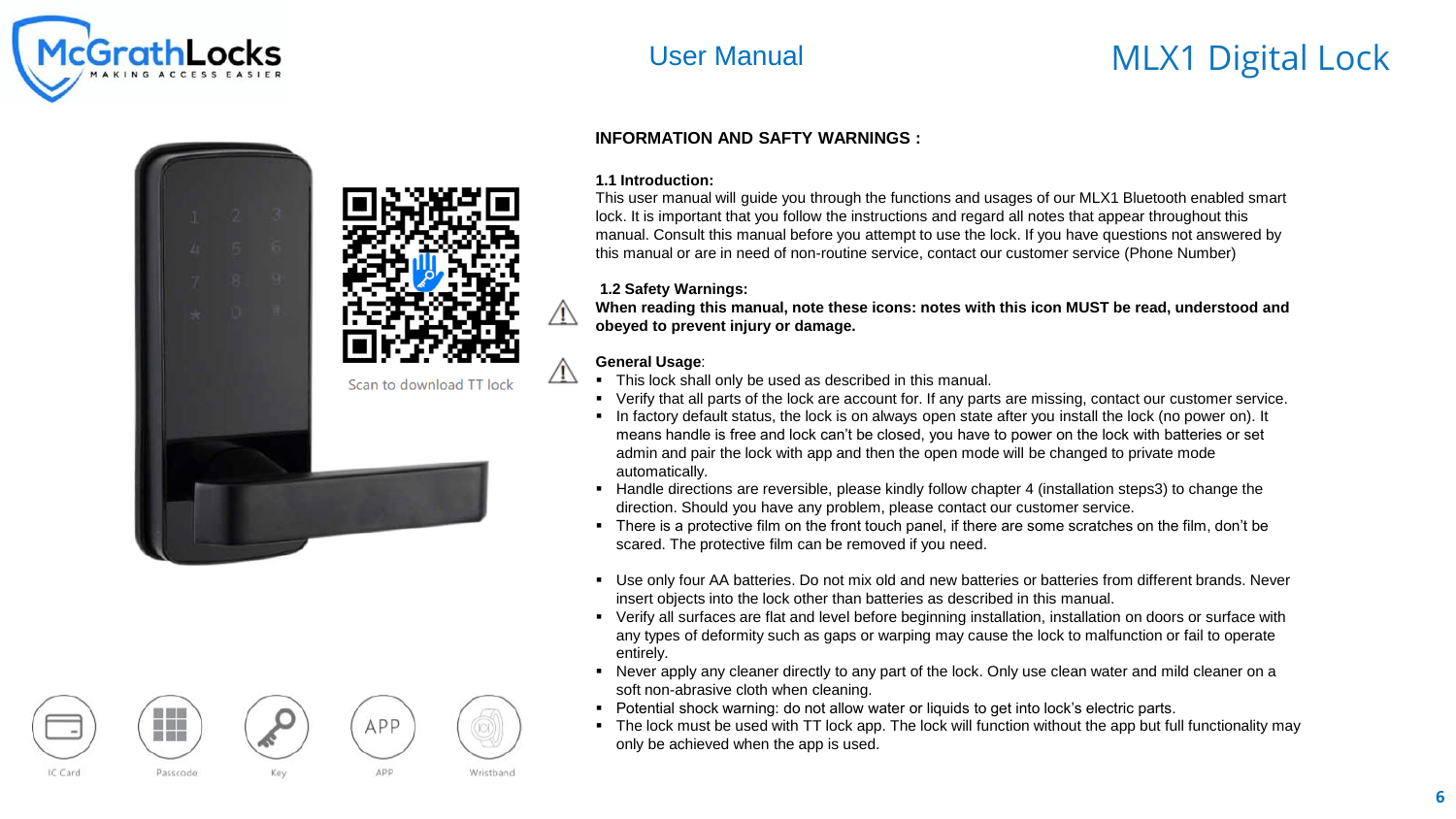







Step 3